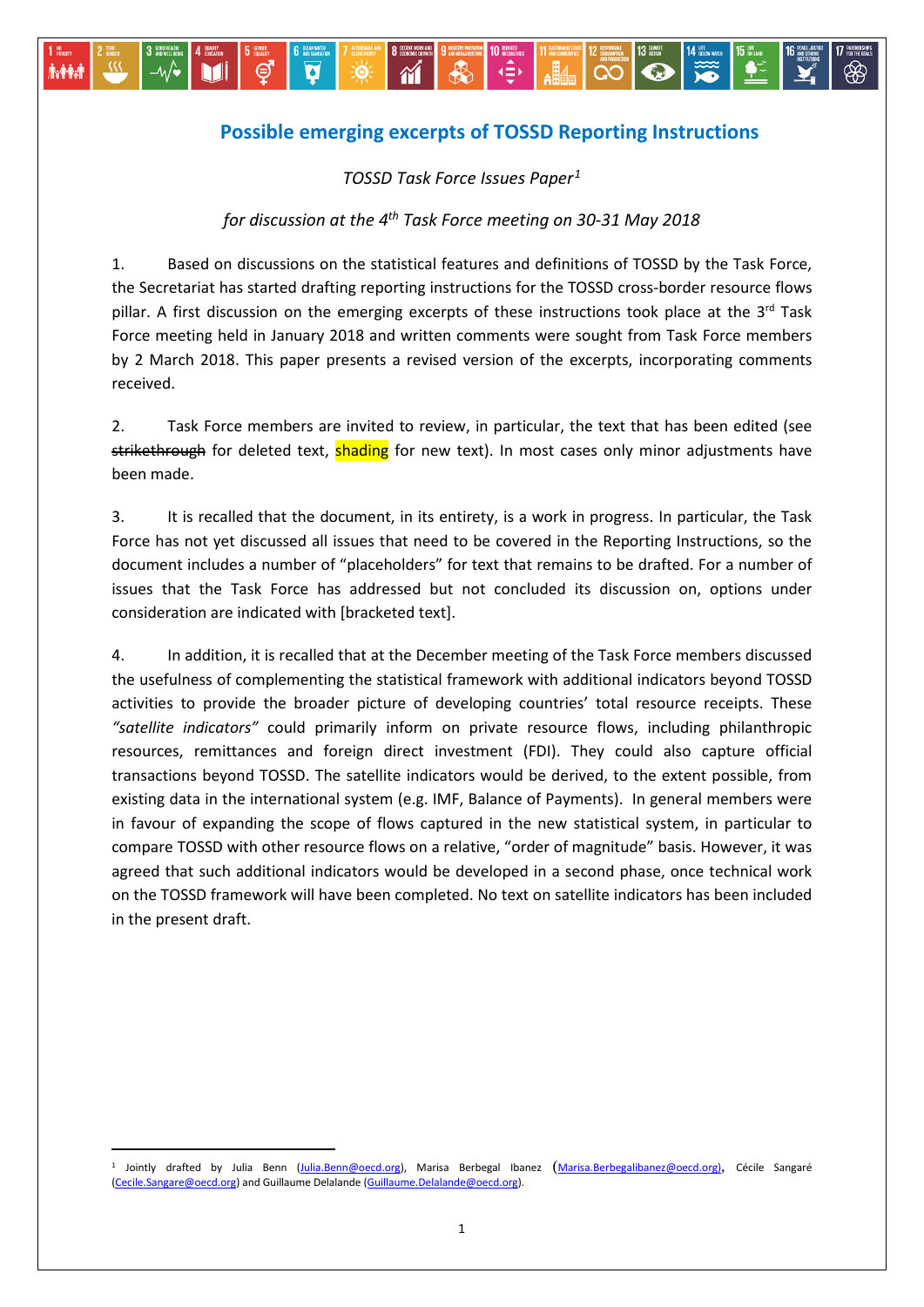#### **TOSSD REPORTING INSTRUCTIONS – EMERGING EXCERPTS - TABLE OF CONTENTS**

#### **Preamble**

**Chapter 1. Main concepts and definitions of the TOSSD statistical framework** 

- **1.1 Definition of TOSSD** 
	- **Definition of TOSSD**
	- **A two-pillar approach (Placeholder)**
- **1.2 Reporting principles** 
	- **Statistical quality standards in the TOSSD system**
	- **Activity-level reporting**
	- **Point of measurement**
	- **Currency**
	- **Other (Placeholder)**
- **1.3 Main statistical concepts** 
	- **Provider and recipient**
	- **Channel of delivery**
	- **Financial instrument**
	- **Other (Placeholder)**

#### **Chapter 2. TOSSD pillar 1: cross-border resource flows in support of sustainable development**

- **2.1 Scope of cross-border resource flows pillar** 
	- **Categories of resource flows covered**
	- **Maturity of transactions covered**
- **2.2 Specific eligibility criteria** 
	- **Eligibility criteria regarding sustainable development**
	- **TOSSD-eligible countries**
- **2.3 Specific methods**
	- **Measurement of technical co-operation (Placeholder)**
	- **Measurement of resources mobilised from the private sector (Placeholder)**

#### **Chapter 3. TOSSD pillar 2: Global public goods (Placeholder)**

#### **Chapter 4. Reporting format and detailed instructions**

- **4.1 Reporting cycle and data collection (Placeholder)**
- **4.2 Reporting format and overview of items covered**
- **4.3 Reporting instructions item by item (Placeholder)**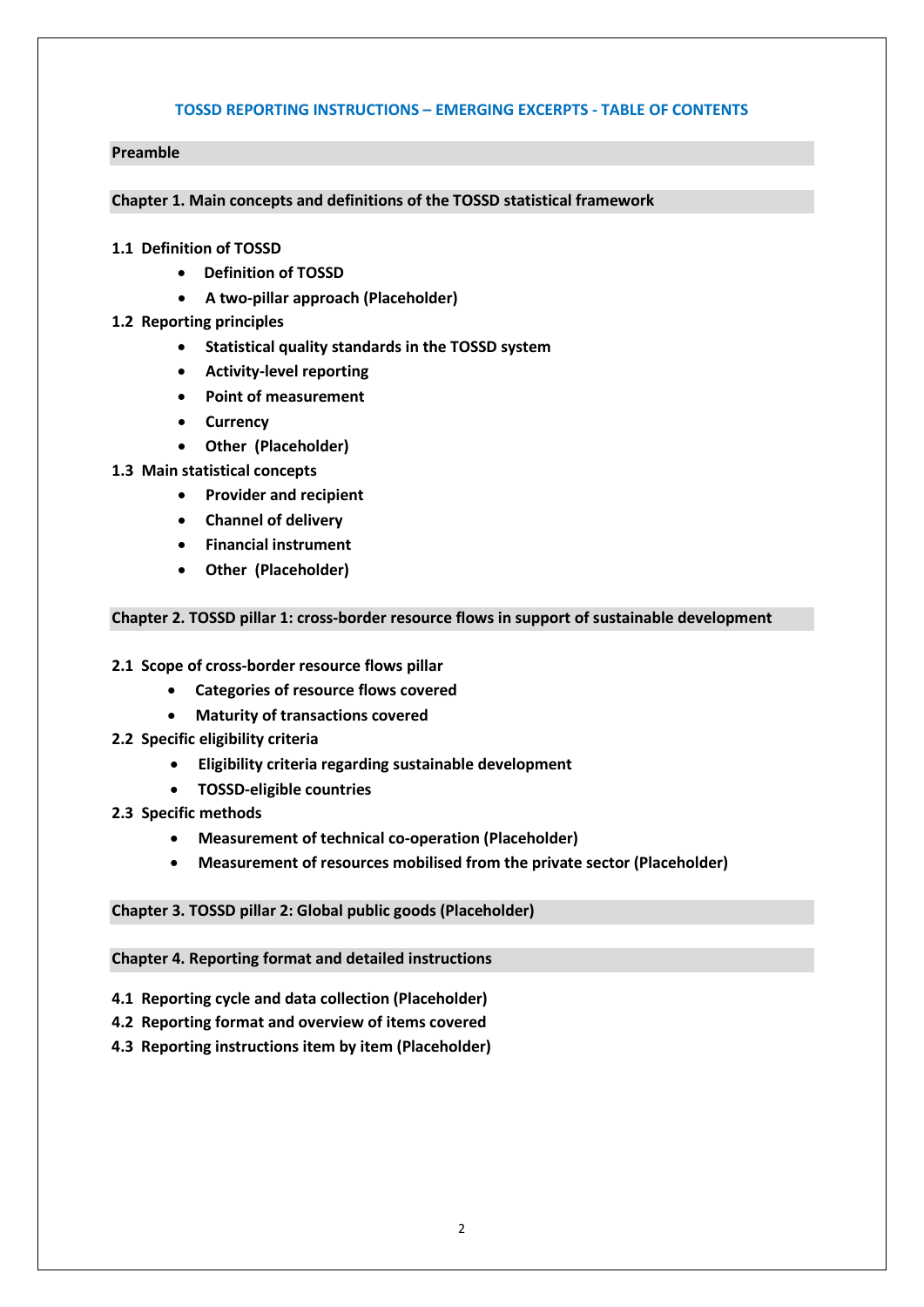#### **Annexes**

- **A. Data collection tools and procedures (Placeholder)**
- **B. Opt-in procedure for TOSSD-eligible countries**

**C. List of multilateral organisations from which TOSSD data will be collected**

**D. TOSSD taxonomies (Placeholder)**

**E. Deriving aggregates on TOSSD (Placeholder)**

- **Aggregates on cross-border resource flows and development enablers/global challenges**
- **Method for deriving aggregates by provider from data on cross-border resource flows**
- **Method for deriving aggregates by provider from data on global public goods**

**F. TOSSD and ODA (Placeholder)**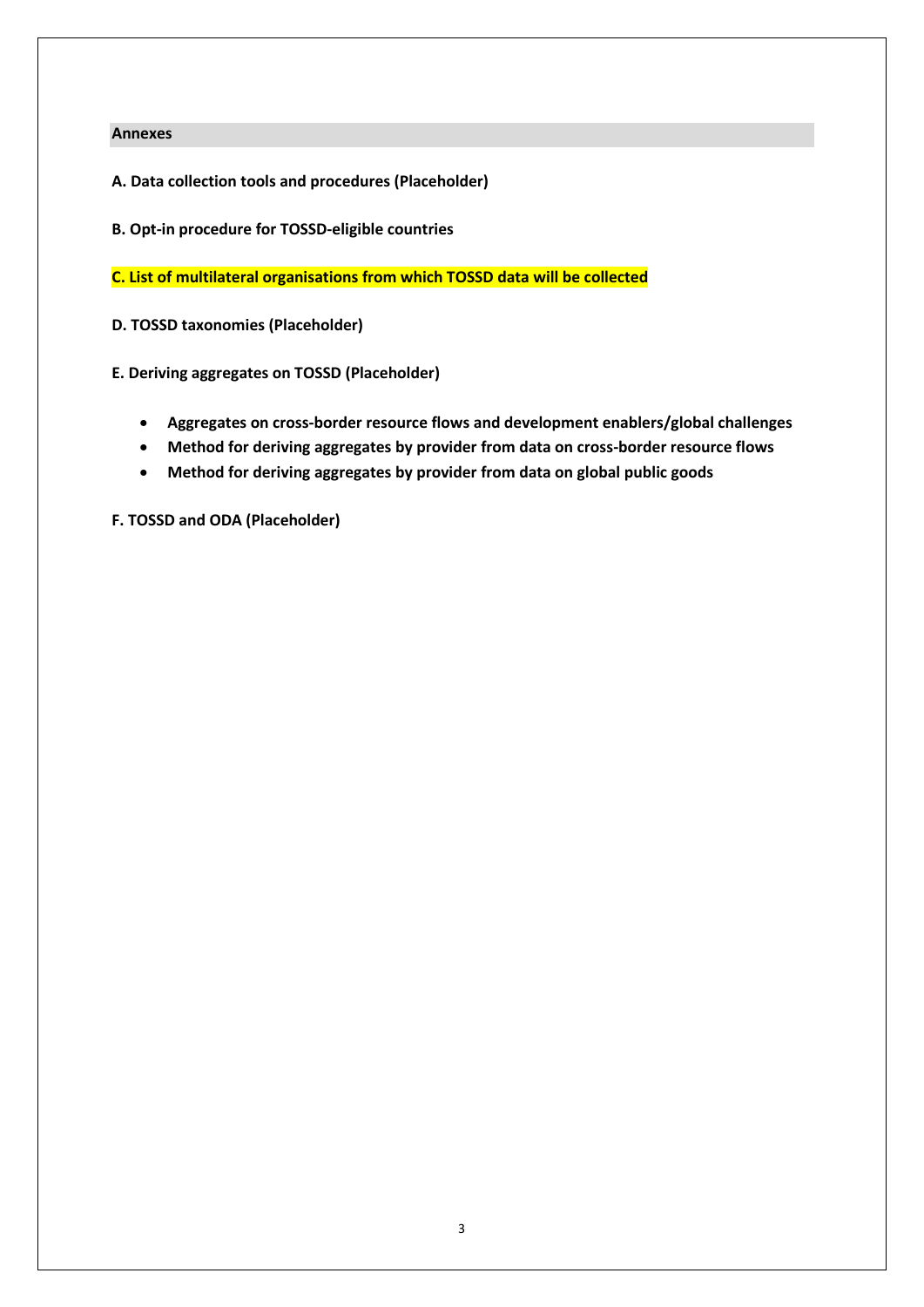#### **TOSSD REPORTING INSTRUCTIONS – EMERGING EXCERPTS**

#### **PREAMBLE**

1. The TOSSD statistical framework aims to provide a comprehensive picture of global, official and officially-supported resource flows provided to promote sustainable development in developing countries. It has been developed in response to the agreements of the international community to implement the most ambitious development agenda ever devised – the Sustainable Development Goals (SDGs) – and the equally ambitious financing strategy – the Addis Ababa Action Agenda (AAAA). The vast scope of the SDGs creates a new imperative to maximise the full potential of all resources – public, private, national and international – that finance development. The key to unlocking this potential is understanding the scope, nature and dynamics of the full range of resources being deployed to achieve the SDGs. This, in turn, requires a global framework for measuring resources in support of sustainable development, including external finance.

2. The TOSSD framework is established in the spirit of SDG 17 on revitalising the global partnership for sustainable development and is expected to serve for monitoring this goal and several other SDG targets. The TOSSD framework is designed to provide a coherent, comparable and unified system for tracking resources investments for sustainable development that can inform strategic planning, identify emerging gaps and priorities, and assess progress in matching supply with needs. TOSSD thus fulfils the vision of the SDG 17 on revitalising the global partnership for sustainable development and is expected to serve for monitoring this goal and several other SDG targets.

3. The primary objective of the TOSSD measurement framework is to promote greater transparency about the full array of officially-supported development finance provided in support of the 2030 Agenda for Sustainable Development – including resources provided through South-South co-operation, triangular cooperation, multilateral institutions, emerging and traditional donors as well as private finance mobilised through official interventions. TOSSD data track resource flows regardless of the financial instrument used, the level of concessionality involved or whether they are delivered through bilateral or multilateral channels. Information about resource flows will facilitate learning and exchange of good practice among developing countries about how to access and combine resources most effectively. Importantly, it will promote greater collaboration and synergies across development partners financing the SDGs and support more informed policy discussions about the ultimate quality and impact of development finance.

4. TOSSD will also provide insights about the extent to which the international community is financing development enablers and responding to global challenges *[the Global Public Goods agenda]* – essential for the implementation of the SDGs while not necessarily involving direct resource transfers to developing countries. This information is so far not systematically captured in international statistics on development finance.

5. In line with inherent thrust of the SDGs – to promote a more sustainable, equitable and prosperous world for all people – this statistical framework implicitly assumes that all resources captured therein comply with prevailing global economic, environmental and social standards and disciplines. These safeguards ensure that TOSSD-eligible investments are sustainable, promote equal opportunities and rights, guard against negative environmental, social and climate impacts and risks, and – where necessary – limit damage through mitigation measures.

6. Data generated through the TOSSD framework can also be used to compile aggregates on sustainable development SDG finance from the providers' perspective. These data should be seen as complementary to the figures on Official Development Assistance (ODA) reported by 50 provider countries including 30 members of the Development Assistance Committee of the OECD. TOSSD aggregates by provider will not by any means replace ODA as a measure of donor effort, nor will they undermine some providers' commitment to reach the UN ODA/GNI target of 0.7%.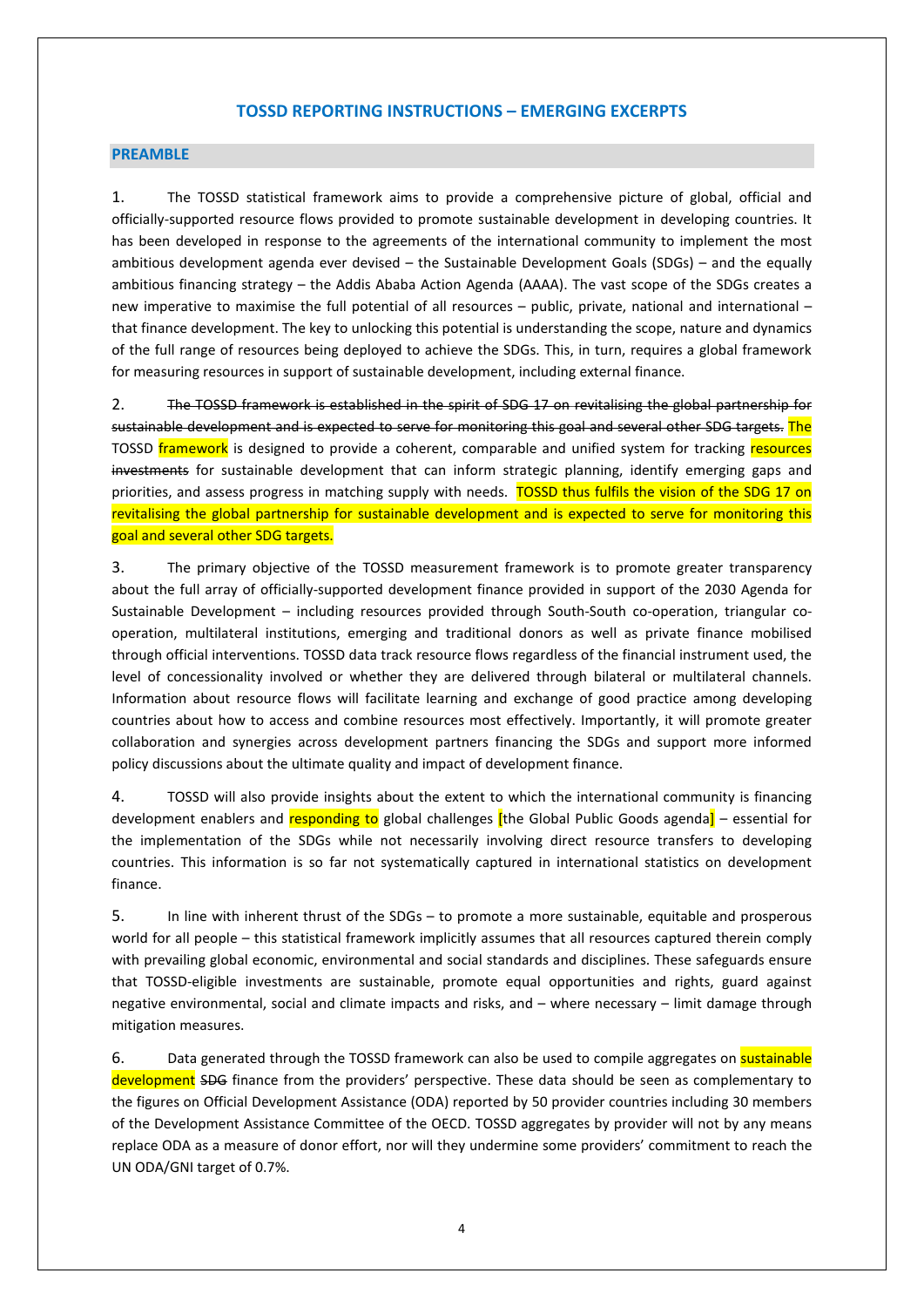7. These Reporting Instructions – which have been developed by the international community<sup>[2](#page-4-0)</sup> working together in an open, inclusive and transparent manner [Placeholder for describing the UNSC process] – are designed to assist countries and institutions wishing to report data regarding the resources they are providing to developing countries in support of sustainable development and the 2030 Agenda. They will be updated and adjusted as and when the need arises. It is expected that the TOSSD framework will continue to exist beyond 2030, to continue promoting greater transparency on flows in support of sustainable development.

<span id="page-4-0"></span><sup>&</sup>lt;sup>2</sup> The TOSSD task force which contributed to develop the TOSSD reporting instructions is composed of representatives of traditional and emerging provider and partner countries, from national statistical offices and development co-operation policy bodies as well as international organisations.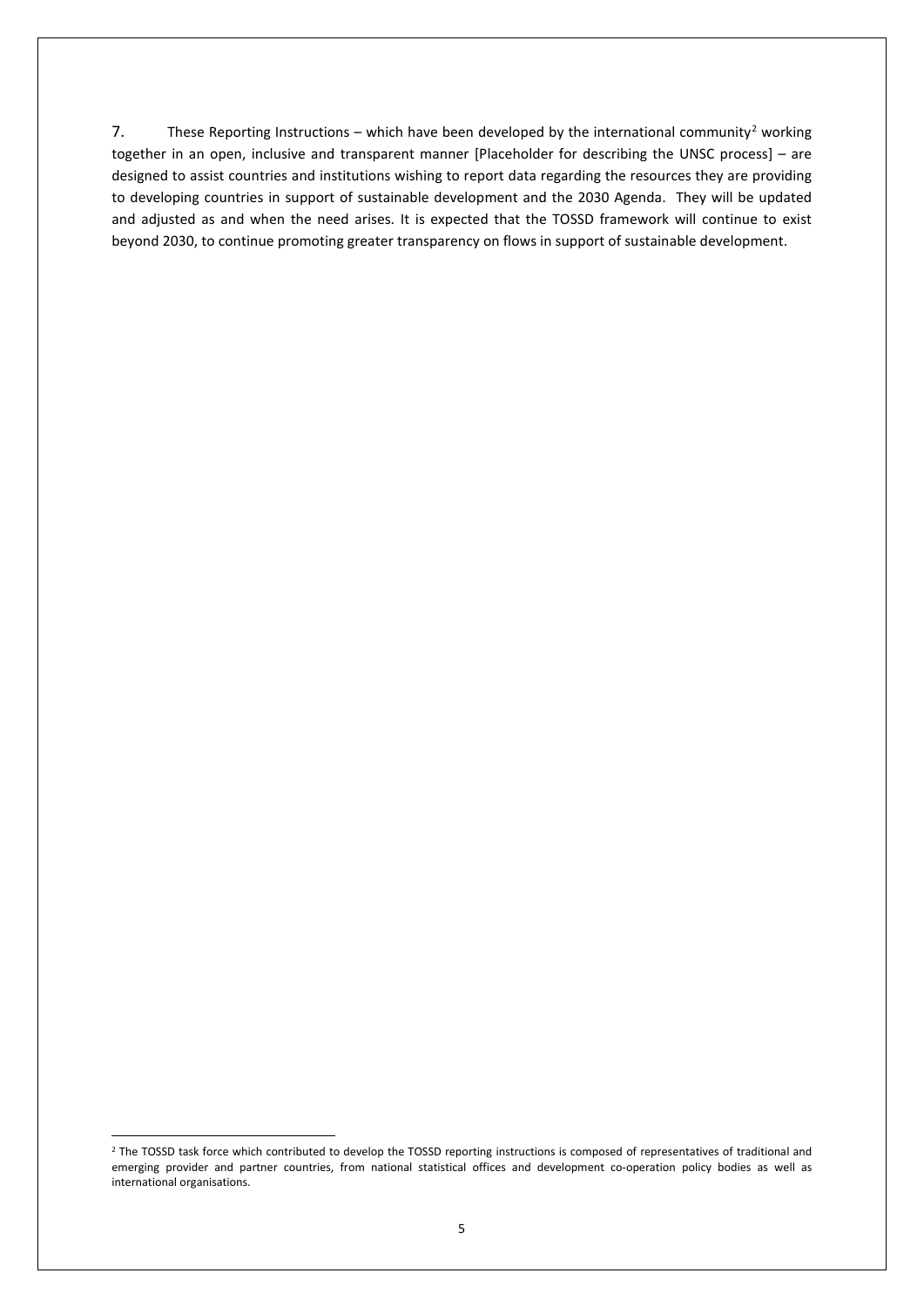#### **CHAPTER 1. MAIN CONCEPTS AND DEFINITIONS OF THE TOSSD STATISTICAL FRAMEWORK**

#### **1.1 DEFINITION OF TOSSD**

8. *The Total Official Support for Sustainable Development (TOSSD) statistical measure includes all officially-supported resource flows to promote sustainable development in developing countries and to support development enablers and/or address global challenges at regional or global levels.* 

9. The key concepts embedded in the TOSSD definition are clarified below.

#### *Sustainable development*

10. The concept of "Sustainable Development" is defined as development that meets the needs of the present without compromising the ability of future generations to meet their own needs.<sup>[3](#page-5-0)</sup>

11. "Sustainable Development" in the TOSSD context is inherently linked to the Sustainable Development Goals as agreed in the 2030 Agenda<sup>[4](#page-5-1)</sup>.<sup>[5](#page-5-2)</sup> Activities recorded as TOSSD support the implementation of the SDGs by generating sustainable economic growth, ensuring social inclusion, without compromising the environment. As and when the 2030 Agenda is concluded and replaced by another framework, the TOSSD measure will be updated to link to that framework.

#### *Resource flows*

12. In accordance with the Addis Ababa Action Agenda, the term "resources" in the TOSSD definition covers both financial and technical resources.<sup>[6](#page-5-3)</sup> The flow of resources covers monetary and non-monetary transactions<sup>[7](#page-5-4)</sup> with TOSSD recipients in support of sustainable development for any given year.

#### *Officially-supported*

13. TOSSD aims to capture the entirety of instruments and modalities of development cooperation provided by, or supported by, the official sector implementing the SDGs, including mechanisms that mobilise resources from the private sector, for sustainable development. Therefore, in the context of TOSSD, "officially-supported resources" are defined as:

a) resources provided by:

i) official agencies, including state and local governments, or by their executive agencies,

<span id="page-5-0"></span> <sup>3</sup> Definition first used in the Brundtland Report. (See Report of the World Commission on Environment and Development: Our Common Future", Chapter 2 "Towards Sustainable Development", p. 41, New York: UN, 1987.) It contains within it two key concepts: i) the concept of 'needs', in particular the essential needs of the world's poor, to which overriding priority should be given; and ii) the idea of limitations imposed by the state of technology and social organisation on the environment's ability to meet present and future needs.

<span id="page-5-1"></span><sup>4</sup> See "Transforming our world: the 2030 Agenda for Sustainable Development": <https://sustainabledevelopment.un.org/post2015/transformingourworld>

<span id="page-5-2"></span><sup>5</sup> Taking into account linkages with sustainable development frameworks established at regional level e.g. by the African Union Commission. Se[e https://au.int/en/agenda2063](https://au.int/en/agenda2063)

<span id="page-5-3"></span><sup>6</sup> The AAAA considers that international co-operation to support the implementation of the 2030 Agenda comprises both financial and technical resources. Se[e http://www.un.org/esa/ffd/wp-content/uploads/2015/08/AAAA\\_Outcome.pdf.](http://www.un.org/esa/ffd/wp-content/uploads/2015/08/AAAA_Outcome.pdf)

<span id="page-5-4"></span><sup>&</sup>lt;sup>7</sup> This is also in line with the methodologies of the System of National Accounts and the Balance of Payments, which registers transactions between residents and non-residents, including transactions which do not involve the payment of money. See chapter 2, paragraph 26 in The IMF *Balance of Payments and International Investment Position Manual - Sixth Edition (BPM6).*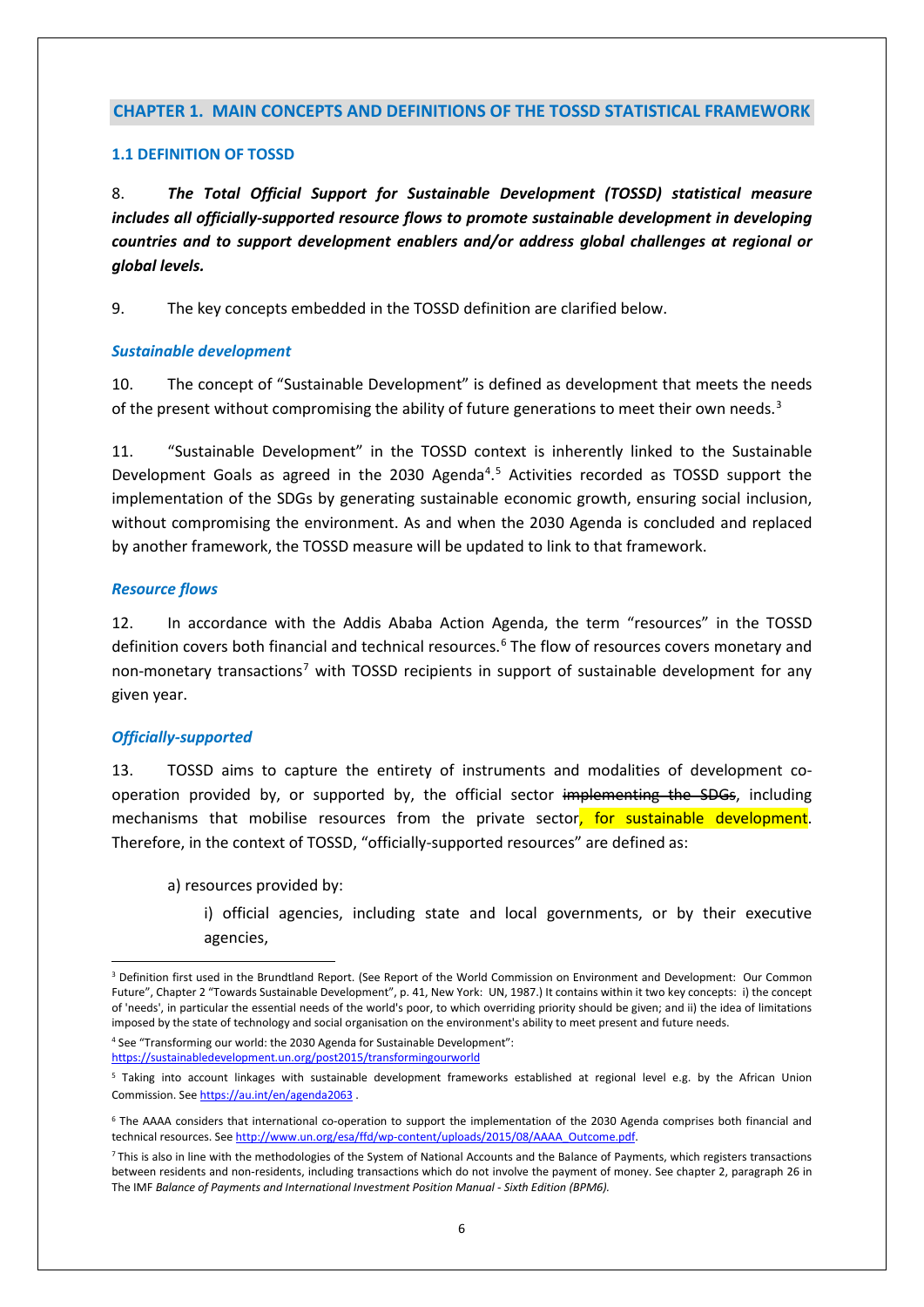ii) state-owned companies and enterprises under government control<sup>[8](#page-6-0)</sup>, and

iii) other enterprises under significant government influence<sup>[9](#page-6-1)</sup>.

b) private resources mobilised by official interventions, where a direct causal link between the official intervention and the private resources can be demonstrated.

14. See Chapter 2.2 for concrete eligibility criteria on sustainable development and TOSSD recipient countries.

#### *A two-pillar approach (Placeholder)*

15. TOSSD is a two-pillar framework that tracks officially-supported i) cross-border resource flows to developing countries and ii) finance for development enablers and global challenges at regional and global levels *[the Global Public Goods agenda]*, as illustrated in Figure 1.

**Figure 1. The two-pillar TOSSD statistical measurement framework**



16. Data generated through the TOSSD framework can also be used to compile aggregates on sustainable development finance from the providers' perspective. [Placeholder for a reference to a methodology to be developed for that purpose.]

<span id="page-6-0"></span><sup>&</sup>lt;sup>8</sup> Corporations over which the government secures control by owning more than half of the voting equity securities or otherwise controlling more than half of the equity holders' voting power, or through special legislation empowering the government to determine corporate policy or to appoint directors.

<span id="page-6-1"></span><sup>&</sup>lt;sup>9</sup> This category is included to recognise that governments can exercise influence in many different ways beyond the mere control of a company via voting powers. (See for example Chapter 6, Section B in The IMF *Balance of Payments and International Investment Position Manual - Sixth Edition, BPM6.)* TOSSD aims to capture the entirety of official interventions but given the variety of reporting countries, it is ultimately left at the discretion of the reporter to determine whether companies under significant government influence should be included.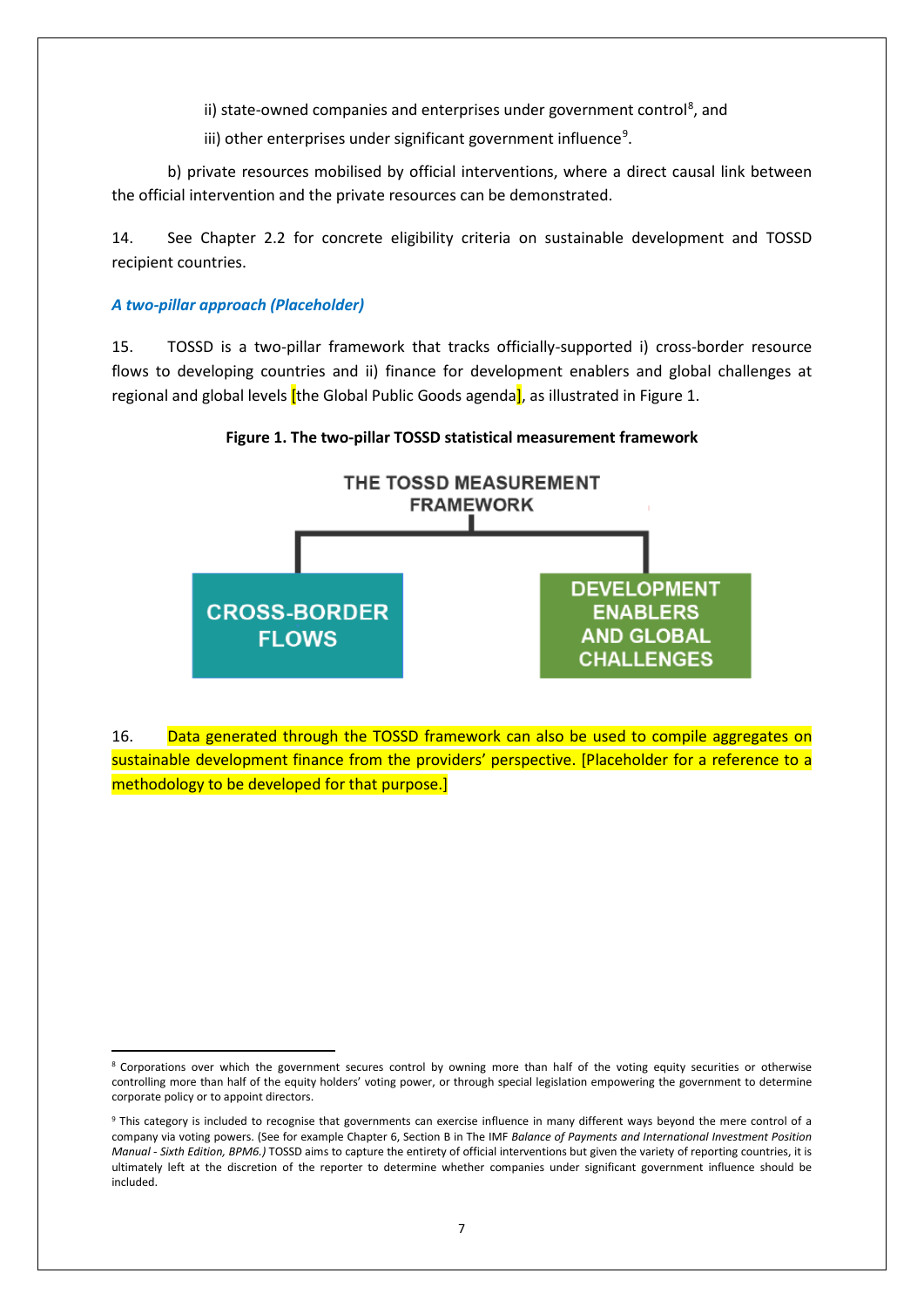#### **1.2 REPORTING PRINCIPLES**

#### **1.2.1 STATISTICAL QUALITY STANDARDS IN THE TOSSD SYSTEM**

17. Data collected on TOSSD under these Reporting Instructions should comply with the United Nations Fundamental Principles of Official Statistics (FPOS) which were adopted by the United Nations Statistical Commission (UNSC) in 1994 and by the United Nations General Assembly in 2014.

18. Moreover, the TOSSD statistical framework is subject to the United Nations Statistics Quality Assurance Framework.<sup>[10](#page-7-0)</sup> The TOSSD system is operated to ensure the quality of the statistical outputs (relevance, coherence, accuracy, reliability, timeliness and punctuality, interpretability and accessibility) and statistical processes (sound methods, cost efficiency and non-excessive burden on reporters)<sup>11</sup>. The governance of the TOSSD measure will ensure the quality of the institutional environment (objectivity, impartiality, transparency and credibility), essential to build trust which is the very foundation of a statistical system.

#### **1.2.2 ACTIVITY-LEVEL REPORTING**

19. All TOSSD resource flows are reportable at the activity level by the provider countries or multilateral institutions organising/managing the activity. The term "activity" covers various types of operations, ranging from budget support to project-type interventions, investments and technical co-operation activities. In certain cases some aggregation is permitted to limit the reporting burden and number of records.

20. All TOSSD data will be made publicly available, also at activity level. Any confidential information linked to TOSSD activities (e.g. company names) should be filtered out upstream by the data providers.

#### **1.2.3 POINT OF MEASUREMENT**

21. TOSSD resource flow data are reportable on a calendar year basis. Both commitment and disbursement data are collected. A commitment is a firm written obligation by the provider, backed by the appropriation or availability of the necessary funds, to provide specified resources under specified financial terms and conditions and for specified purposes for the benefit of the recipient. Commitments are considered to be made at the date the financial agreement is signed or the obligation is otherwise made known to the recipient. A disbursement is the placement of resources at the disposal of the recipient.

22. The main TOSSD measure is calculated on a gross disbursement basis. Gross figures reveal the full scope and nature of external resources provided for **sustainable development SDG** investment purposes. The net measure is also calculated, whenever possible, for transparency and analytical purposes, based on information reported on reflows (amounts received by the provider).

<span id="page-7-0"></span> <sup>10</sup> Se[e https://unstats.un.org/unsd/unsystem/Documents-March2017/UNSystem-2017-3-QAF.pdf](https://unstats.un.org/unsd/unsystem/Documents-March2017/UNSystem-2017-3-QAF.pdf)

<span id="page-7-1"></span><sup>&</sup>lt;sup>11</sup> See definitions in Annex.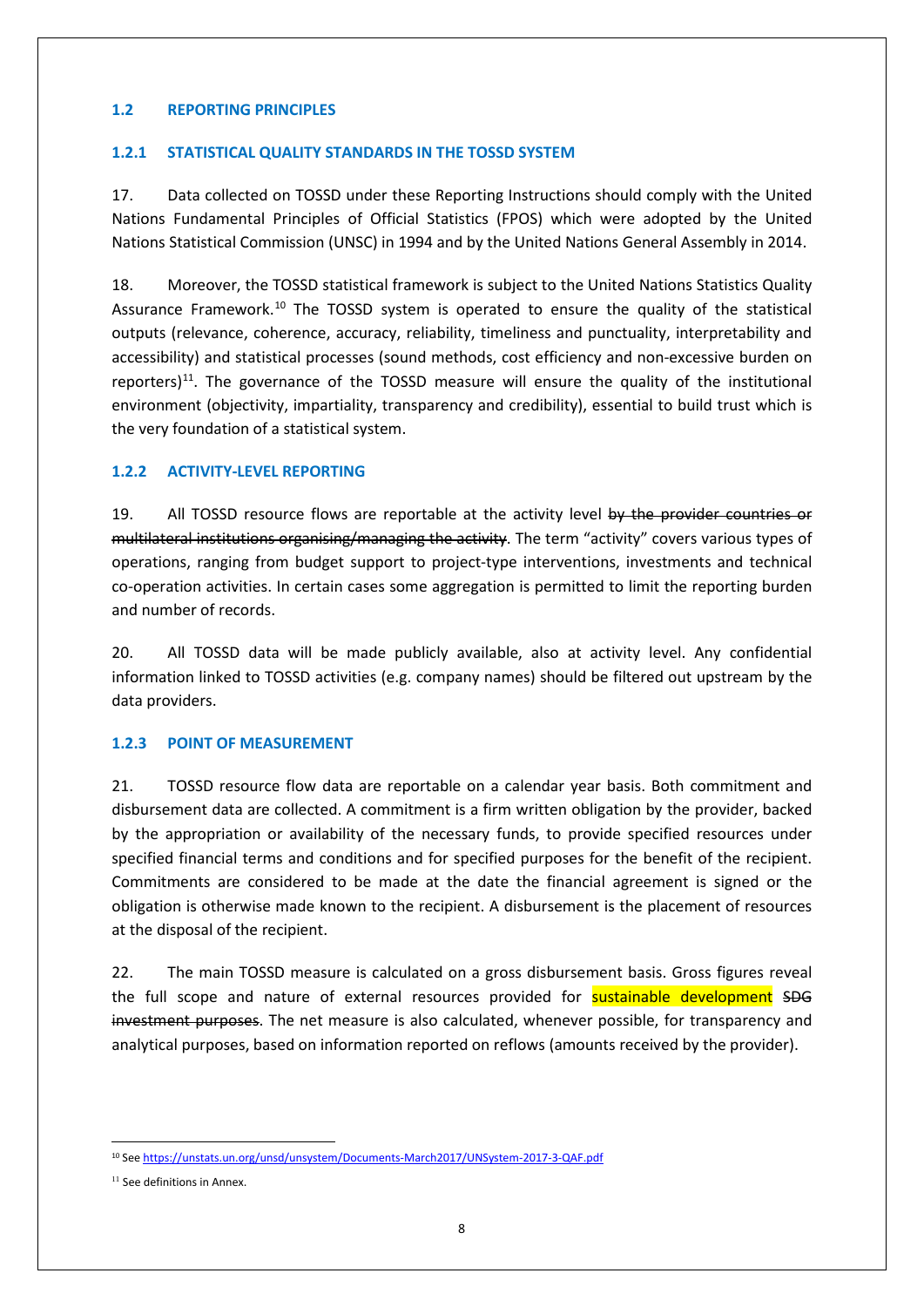#### **1.2.4 CURRENCY**

23. TOSSD data are reported in the currency in which the transaction takes place. However, for consolidated data presentations and dissemination, the reference currency is the United States dollar (USD). Data reported in currencies other than USD will be converted to USD using annual average exchange rates.<sup>[12](#page-8-0)</sup>

#### **1.3 MAIN STATISTICAL CONCEPTS**

#### **1.3.1 PROVIDER AND RECIPIENT**

24. TOSSD data are collected mainly from provider countries and institutions. These data are complemented by data from recipient countries, reported on a voluntary basis, when possible and in line with their capacities.<sup>[13](#page-8-1)</sup>

25. **Bilateral providers** are countries and territories that have a development co-operation policy and undertake activities in support of sustainable development in third countries.

26. **Multilateral providers** are international agencies, institutions, organisations or funds whose members are governments and who are represented at the highest decision-taking level in the institution by persons acting in an official capacity and not as individuals. Multilateral institutions include i) United Nations agencies, programmes, funds and commissions; ii) the International Monetary Fund; iii) the World Trade Organisation; iv) the World Bank Group; v) regional development banks<sup>14</sup>; vi) the European Union institutions; and vii) other multilateral funds, partnerships, initiatives and financing facilities.

27. TOSSD data are collected mainly from provider countries and institutions. These data are complemented by data from recipient countries, reported on a voluntary basis, when possible and in line with their capacities $45$ .

27. **TOSSD recipients** are defined in the list of eligible recipient countries and territories (crossborder resource flows pillar, see Chapter 2.2) but also include international institutions (see Chapter 3, global public goods pillar).

#### **1.3.2 CHANNEL OF DELIVERY**

28. The channel of delivery is the entity that has implementing responsibility over the activity and is normally linked to the provider agency by a contract or other binding agreement, and is directly accountable to it. It is a key element of the TOSSD framework since it helps to identify the

<span id="page-8-0"></span><sup>&</sup>lt;sup>12</sup> See IMF International Financial Statistics a[t http://data.imf.org/?sk=4C514D48-B6BA-49ED-8AB9-52B0C1A0179B.](http://data.imf.org/?sk=4C514D48-B6BA-49ED-8AB9-52B0C1A0179B)

<span id="page-8-1"></span><sup>&</sup>lt;sup>13</sup> Provider countries and institutions should provide technical capacity building for developing countries willing to set up their own systems to report and analyse TOSSD data.

<span id="page-8-2"></span><sup>&</sup>lt;sup>14</sup> Examples of regional development banks include the African Development Bank, the Asian Development Bank, the Inter-American Development Bank, the Asian Infrastructure Investment Bank, the Islamic Development Bank and the European Bank for Reconstruction and Development.

<span id="page-8-3"></span><sup>&</sup>lt;sup>15</sup>-Technical capacity building should be provided for developing countries willing to set up their own systems to report and analyse TOSSD data.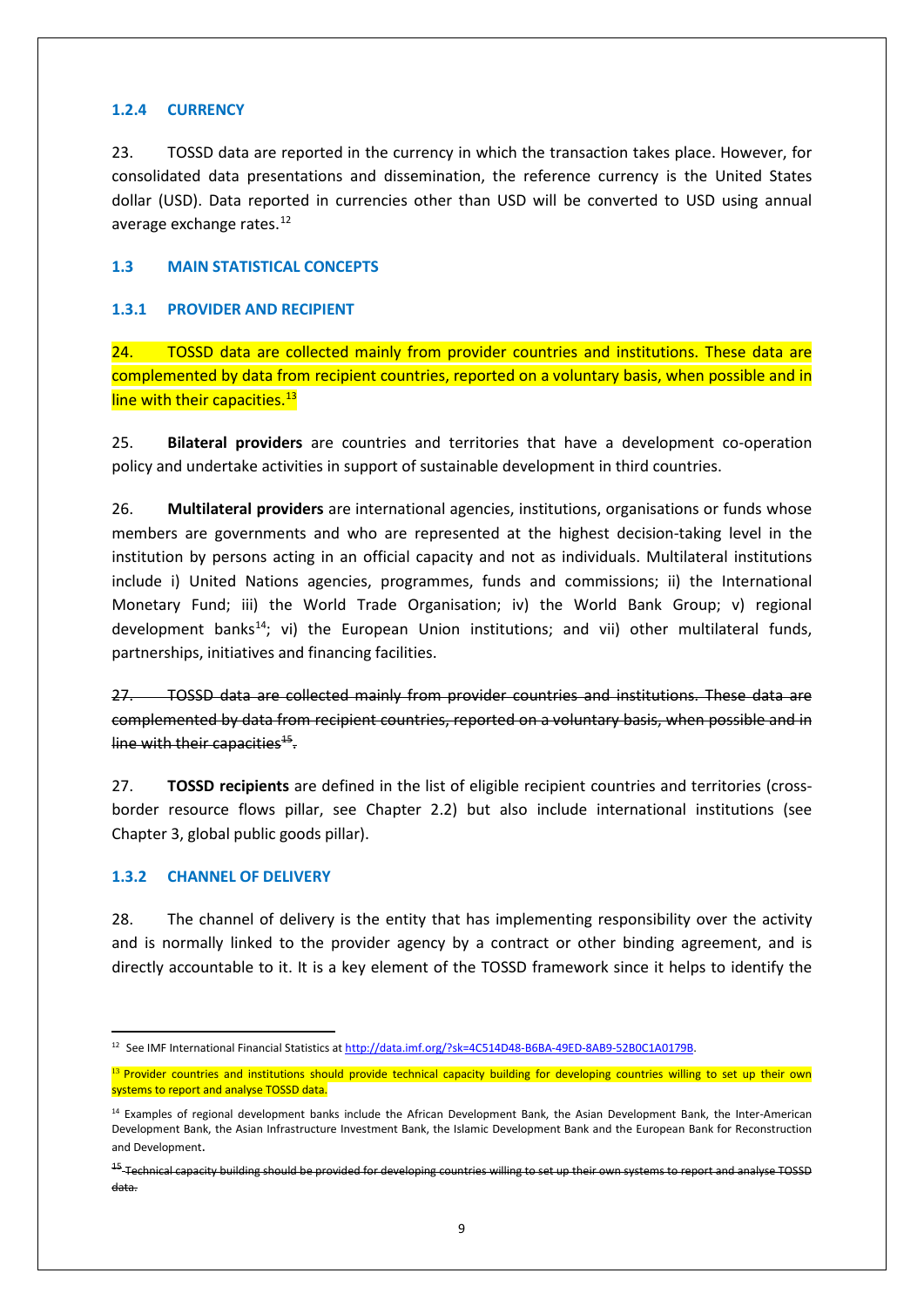institution responsible for the execution of the activity, which is essential in order to track flows and improve accountability in both provider and partner countries. (See paragraphs 49-50.)

#### **1.3.3 FINANCIAL INSTRUMENTS**

29. TOSSD resource flows are provided through numerous financial instruments. These are categorised as grants, debt instruments, mezzanine finance instruments, and equities and shares in collective investment vehicles. Included are also instruments that generate contingent liabilities but not necessarily a flow from the provider to the recipient (e.g. guarantees). [Islamic finance instruments are separately identified.] (See paragraphs 51-61.)

**Placeholder (other main concepts, e.g. modality, sector/purpose)**

# **CHAPTER 2. TOSSD PILLAR 1: CROSS-BORDER RESOURCE FLOWS IN SUPPORT OF SUSTAINABLE DEVELOPMENT**

#### **2.1 SCOPE OF CROSS-BORDER RESOURCE FLOWS PILLAR**

#### **Categories of resource flows covered**

30. The cross-border resource flows pillar covers resources extended to TOSSD-eligible recipient countries in support of sustainable development by bilateral and multilateral providers (Figure 2). The major breakdown is between grants and in-kind contributions on the one hand, and financial transactions on the other hand. No distinction is made between concessional and non-concessional transactions.[16](#page-9-0) Resources mobilised from the private sector by official interventions are also included. However, they are presented under a separate heading as the funds do not necessarily originate from the provider country and may even be domestic i.e. originate from the recipient country. [Officially-supported export credits are [excluded] [generally excluded] from TOSSD given that these operations are not generally designed with sustainable development objectives.]

<span id="page-9-0"></span><sup>&</sup>lt;sup>16</sup> Different definitions of concessionality are applied by different providers and developing countries depending on the context.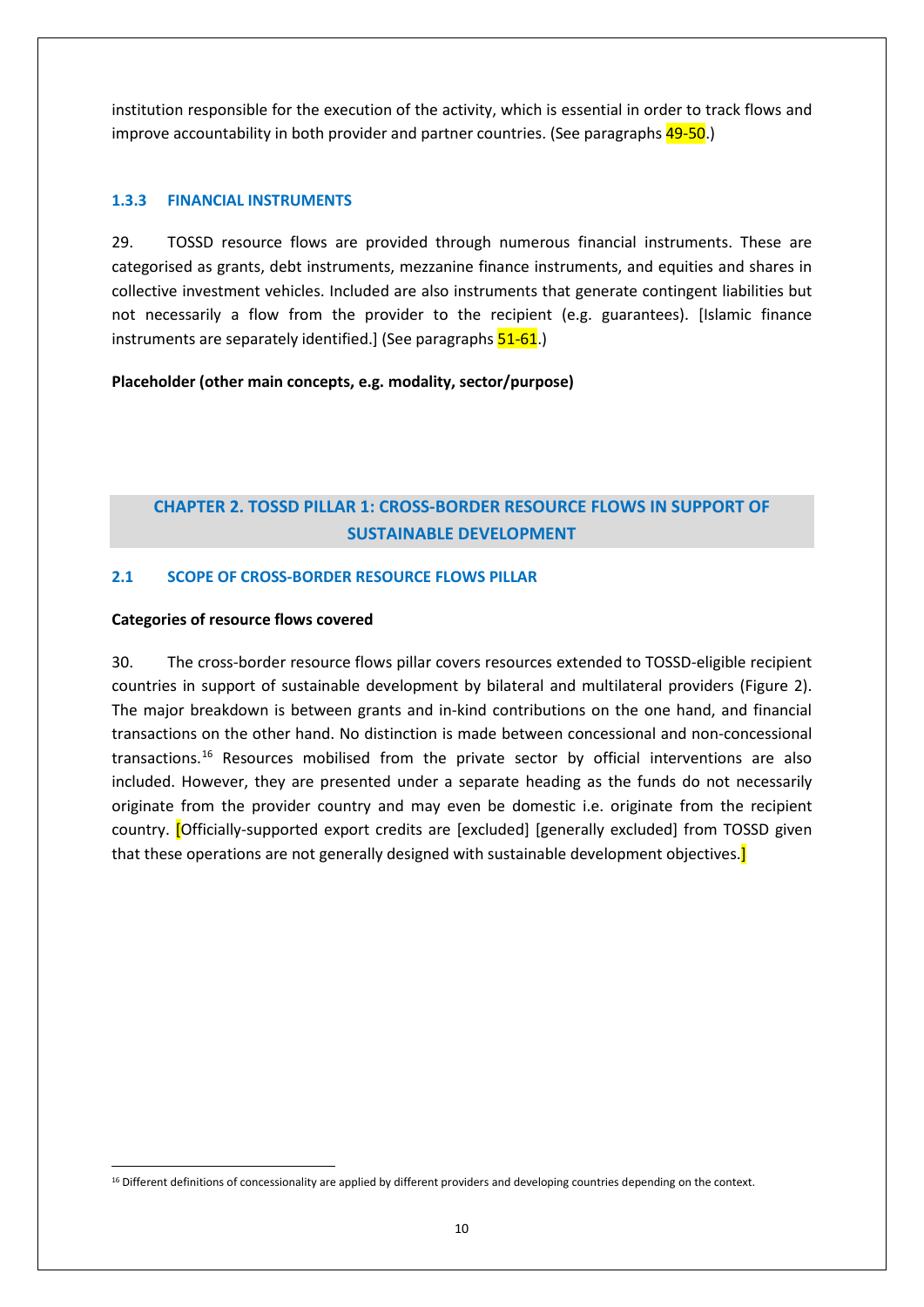## **Figure 2. Overview of TOSSD cross-border resource flows pillar TOSSD Framework** From provider countries, multilateral agencies and pooled funds A. Grants Grants, technical assistance Framework **TOSSD Pramework B. Financial transactions** Debt instruments and equity investments **OFFICIAL FLOWS TOTAL, gross (A+B)** TOSSD C. Resources mobilised from the Resources mobilised from the private sector through official interventions, regardless of the country of origin of the funds mobilised private sector TOSSD TOTAL, gross (A+B+C) **TOSSD Framework**

31. In the TOSSD system, bilateral providers report activities they undertake directly with a recipient country or that they fund through earmarked contributions to multilateral organisations for specific, usually project-type, interventions  $(A + B \text{ in Figure 3}).$ 

#### **Figure 3. Reporting on TOSSD by provider**

Provider countries report on A and B. Multilateral providers report on C and D.



32. In the TOSSD system, multilateral providers report on activities that they undertake under their own responsibility (decisions on resource allocations to specific purposes are made by the institutions themselves)  $(C + D)$  in Figure 3). The original source of funds can be official providers (through core contributions or pooled funds<sup>17</sup>) or the private sector (through funds raised in the international capital markets or private charitable contributions to multilateral organisations). In the case of funds for which a multilateral institution only provides Trustee services, the organisations implementing the activities, and not the Trustee institution, should report on TOSSD.<sup>[18](#page-10-1)</sup>

<span id="page-10-0"></span><sup>&</sup>lt;sup>17</sup> When funds are pooled they lose their identity and become an integral part of the recipient institution's financial assets.

<span id="page-10-1"></span><sup>18</sup> Such funds are also referred to as Financial Intermediary Funds. An example of these could be the Global Environment Facility (GEF) for which the World Bank acts as a trustee but decisions on the allocation of the funds are made by the GEF itself.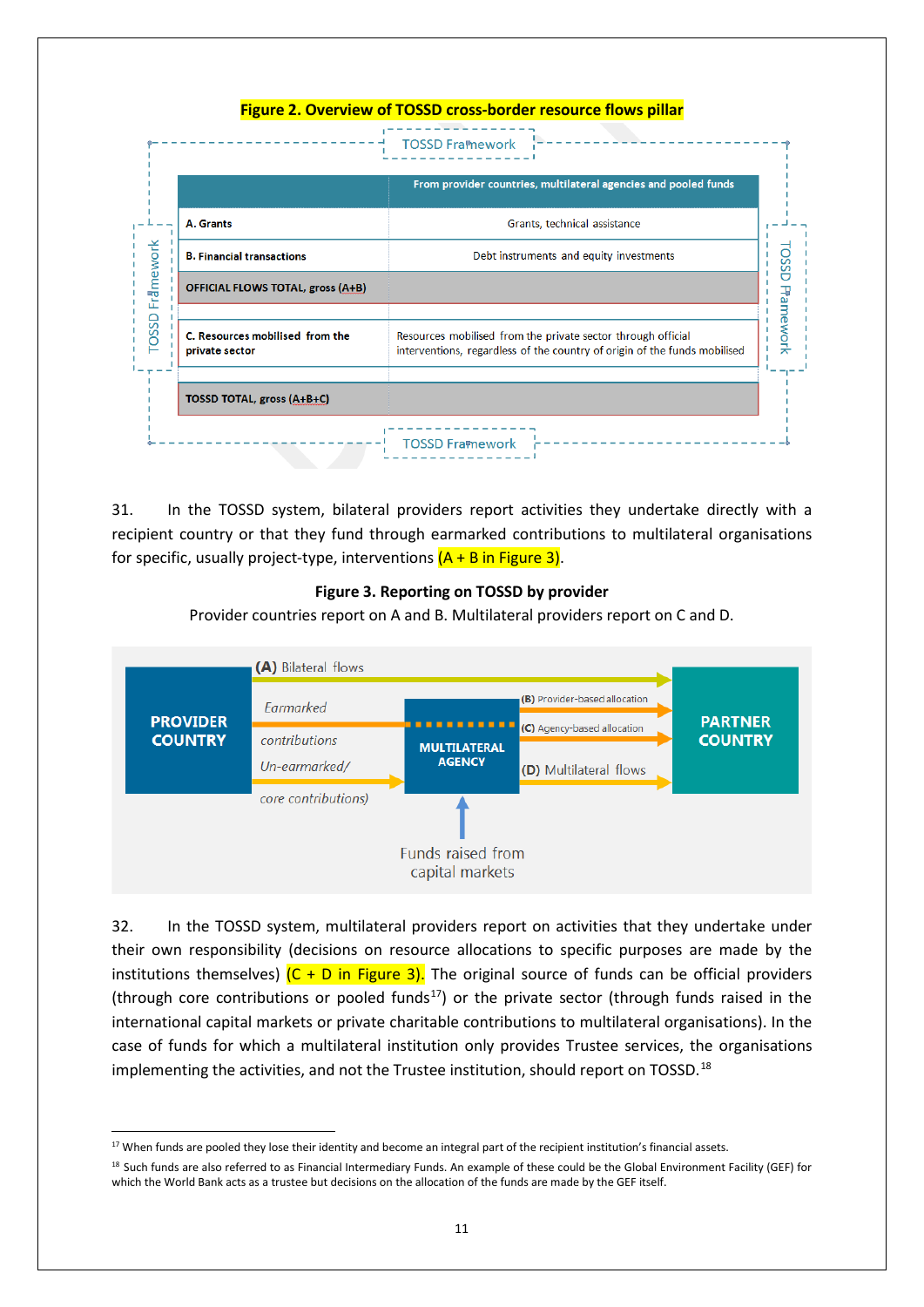33. In the case of trust funds managed by several multilateral organisations, it should be considered, on a case-by-case an ad-hoc basis, which institution is better placed to report on TOSSD outflows, usually the lead institution.

#### **Maturity of transactions covered**

34. For capital flows, the scope of the TOSSD cross-border resource flows pillar is generally limited to long-term operations (i.e. with a maturity exceeding one year), in line with balance of payments statistics and/or systems of national accounts.

35. Data will also be collected on short-term financial transactions by multilateral development banks to support sustainable development SDG implementation in TOSSD recipient countries. [Placeholder for a sentence on collecting data on short term finance from all development finance institutions.] To avoid a proliferation of records, these data should be reported at aggregate level (by recipient country). In TOSSD data presentations, short-term and long-term finance will be presented separately.

## **2.2 SPECIFIC ELIGIBILITY CRITERIA**

## **2.2.1 ELIGIBILITY CRITERIA REGARDING SUSTAINABLE DEVELOPMENT**

36. In the context of TOSSD, an activity is deemed to support sustainable development if it directly contributes to at least one of the SDG targets as identified in the official list<sup>[19](#page-11-0)</sup> of SDG targets developed and maintained by the United Nations Statistical Commission (UNSC).

37. There may be cases where reporters cannot find a direct link with one of the SDG targets. This is due to the fact that SDG targets represent a global ambition and may therefore not encapsulate all dimensions of a given developmental issue in their final agreed wording.

38. [If a reporter cannot find a direct link between one of its activities providing a critical contribution to sustainable development and an SDG target, the reporter will still be able to report it, linking it to a goal SDG and providing an appropriate justification in the relevant field of the TOSSD activity-level reporting form (see figure 4 in chapter 4).  $20$ ]

#### **2.2.2 TOSSD-ELIGIBLE COUNTRIES**

39. To count as TOSSD, an activity should involve a cross-border resource flow to a country on the **List of TOSSD recipient countries**. For any reporting year, this List includes:

- i. All countries and territories that are present on the "DAC List of ODA recipients"  $^{21}$  $^{21}$  $^{21}$ .
- ii. Other countries and territories that have activated the TOSSD opt-in procedure.

<span id="page-11-0"></span> <sup>19</sup> <https://unstats.un.org/sdgs/indicators/indicators-list/>

<span id="page-11-1"></span><sup>&</sup>lt;sup>20</sup> In addition, the first TOSSD data collection exercises to be carried out starting 2019 will help provide further guidance and criteria to improve TOSSD eligibility criteria over time.

<span id="page-11-2"></span><sup>21</sup> Se[e http://www.oecd.org/dac/stats/daclist.htm.](http://www.oecd.org/dac/stats/daclist.htm)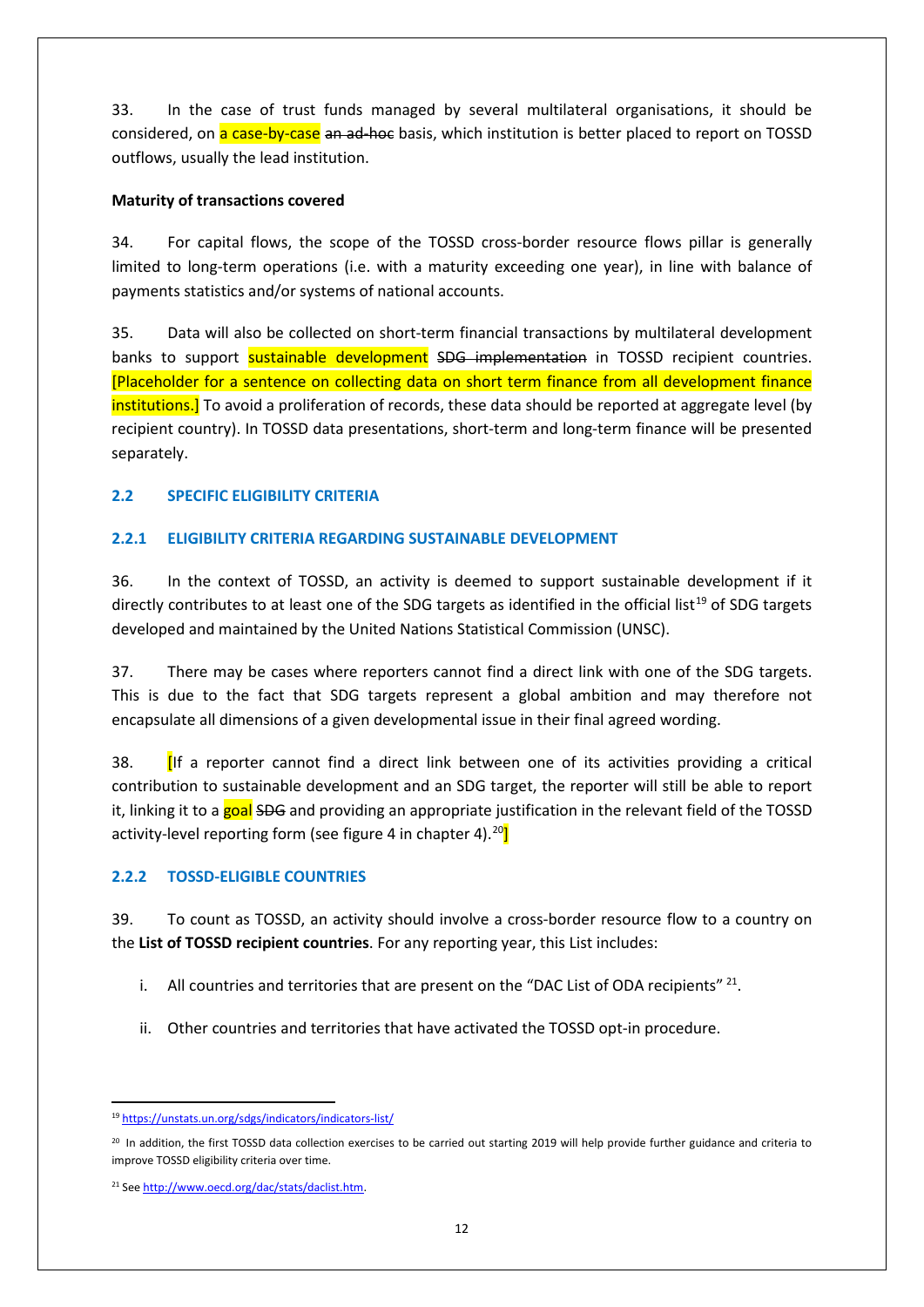40. Any country or territory can activate the opt-in procedure at any point in time. The procedure is voluntary but needs to be motivated through the specific economic, social or environmental context that the country faces. Traditional donors are expected to not use the TOSSD opt-in procedure.

41. The opt-in procedure is described in detail in Annex **B**.

#### **2.3 SPECIFIC METHODS**

#### **2.3.1 MEASUREMENT OF TECHNICAL CO-OPERATION**

42. The implementation of technical co-operation activities may involve hiring experts or consultants in the international markets or deploying public officials of provider countries. In the first case TOSSD records the costs incurred by the provider because those costs are already internationally comparable in monetary terms; in the second case a specific methodology is used to estimate the costs in an internationally comparable manner. [Placeholder for spelling out the specific methodology.]

#### **Experts contracted in the international market**

43. If experts are hired in the international market, the price of the contract will be recorded in TOSSD, regardless of the country of residence of the expert.

44. For locally-hired experts<sup>[22](#page-12-0)</sup>, technical co-operation is measured applying a specific methodology by which the costs can be estimated in an internationally comparable manner. the same rules as for public officials (in kind technical co-operation). [Placeholder for spelling out the specific methodology.]

**In-kind technical co-operation (placeholder)**

#### **2.3.2 MEASUREMENT OF RESOURCES MOBILISED FROM THE PRIVATE SECTOR (PLACEHOLDER)**

45. Reporting on resources mobilised from the private sector is subject to specific rules regarding causality and methods of pro-rated attribution in order to avoid artificial inflation of the volume of TOSSD flows and double-counting of these resources at the international level in cases where more than one official provider is involved in a project mobilising private finance.

## **CHAPTER 3. TOSSD PILLAR II: GLOBAL PUBLIC GOODS (PLACEHOLDER)**

<span id="page-12-0"></span><sup>&</sup>lt;sup>22</sup> Experts hired in TOSSD recipient countries receive a remuneration which is equivalent to national salary levels. An indication of local hiring could be remuneration in national currency or using the procedures of the partner country.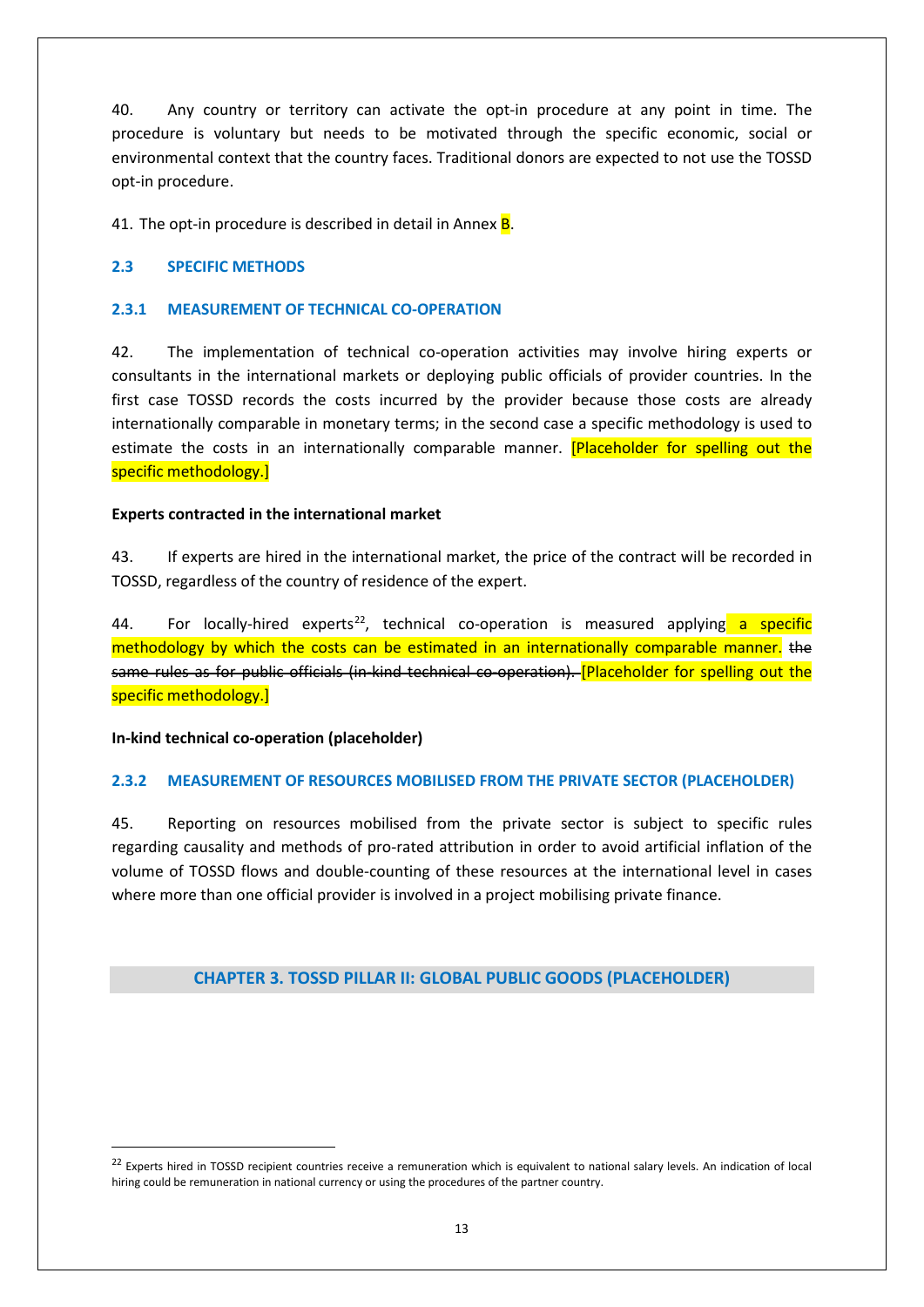#### **CHAPTER 4. REPORTING FORMAT AND DETAILED INSTRUCTIONS**

#### **4.1 REPORTING CYCLE AND DATA COLLECTION (PLACEHOLDER)**

#### **4.2 REPORTING FORMAT AND OVERVIEW OF ITEMS COVERED**

46. Data on TOSSD resource flows (including private finance mobilised through official interventions) are reported using a single file format. For transparency purposes, data are reportable at the activity level, although not all data fields of the TOSSD reporting format are necessarily filled for all types of financial instruments. Thus, a certain level of aggregation in the information provided is possible. Reporting on TOSSD is done electronically, either using a spreadsheet where each column would correspond to one data field and each row to one activity, or a machine-readable format. [Placeholder for further clarification of the reporting format.]

47. The TOSSD Reporting Form (see Figure 4 below) builds on existing requirements used in the DAC-CRS statistical system<sup>[23](#page-13-0)</sup> and comprises three sections:

- Section A identifies the activity: identification numbers to link different components (a loan, a guarantee, an equity stake) of an investment activity or project together, thereby facilitating database management and the tracking of project implementation over time (commitment, disbursements, etc.).
- Section B requests basic data on the activity, including its title and description, recipient, modality, implementing agency (channel of delivery), SDG focus, sector of destination and whether the transaction reported is part of a broader financing arrangement (e.g. blended or project finance schemes, PPPs, etc.).
- Section C groups all volume data related to the activity including commitments, gross disbursements, loan repayments, and the amount of resources mobilised from the private sector.

<span id="page-13-0"></span><sup>&</sup>lt;sup>23</sup> i.e. CRS++ item-level reporting and Busan-common format.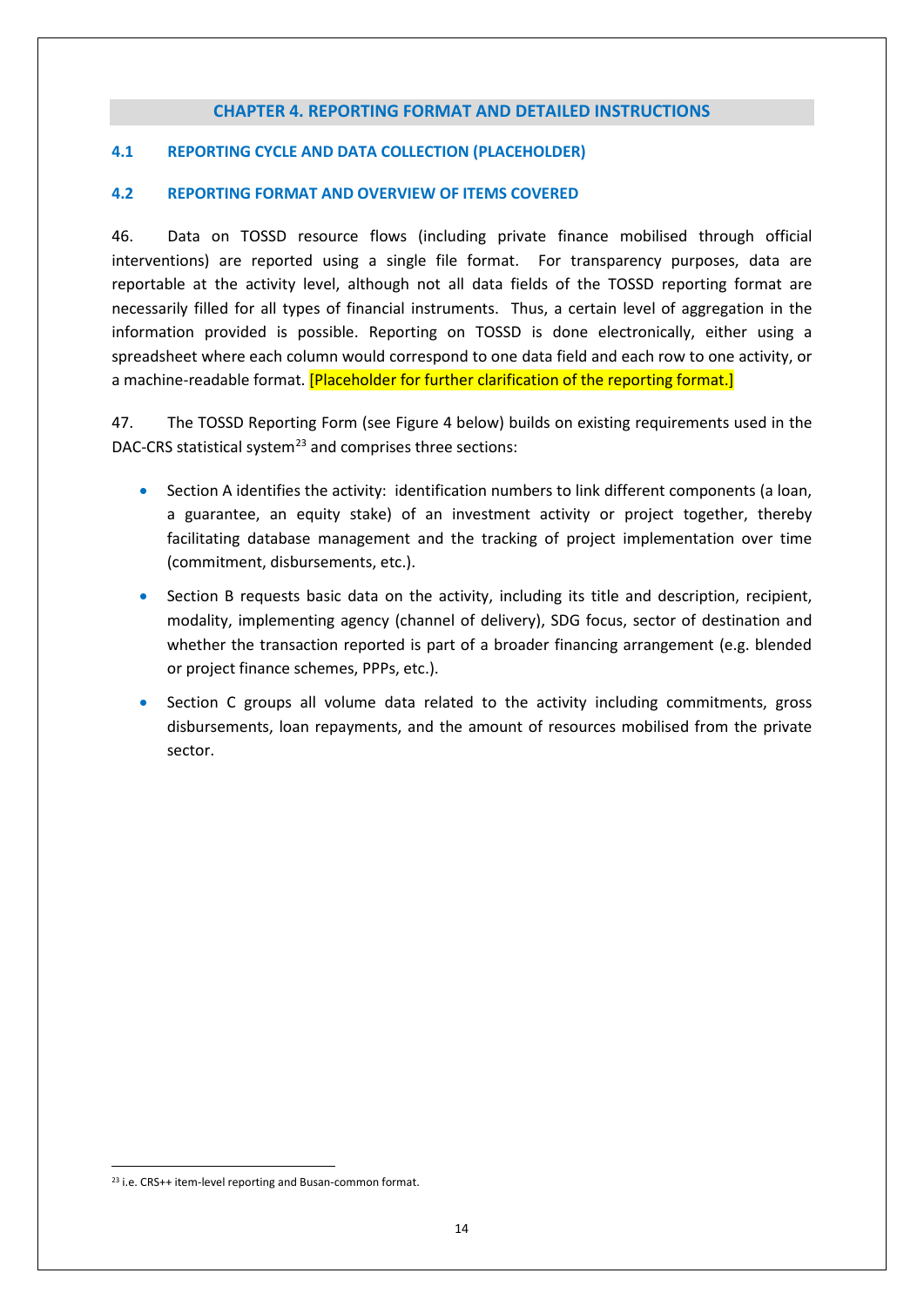# **Figure 4. Activity-level Reporting Form for TOSSD cross-border flows to developing countries**

| <b>Reporting Items</b>            | Clarifications                                                                                              |
|-----------------------------------|-------------------------------------------------------------------------------------------------------------|
| A. Identification data            |                                                                                                             |
| 1. Reporting year                 | Calendar year for which data are reported (e.g. reporting in 2019 on 2018 resource flows).                  |
| 2. Provider country/institution   | Each reporting country or multilateral institution has its own code.                                        |
| 3. Provider agency                | The provider agency is the government entity (central, state or local government agency or                  |
|                                   | department) financing the activity from its own budget. For multilateral organisations, it refers to the    |
|                                   | department or fund financing the activity within the institution. The provider agency has budget            |
|                                   | responsibility and controls the activity for its own account.                                               |
| 4. Provider project number        | The project number field facilitates tracking activities in provider institutions' internal databases which |
|                                   | may be necessary, for example, to respond to requests to verify the data regarding certain reported         |
|                                   | activities.                                                                                                 |
| 5. TOSSD ID Number                | In addition to the provider project number TOSSD ID number is needed to ensure the uniqueness of            |
|                                   | each transaction in the database and to link the original commitments and subsequent                        |
|                                   | disbursements over several years or between different components of the same project. The format            |
|                                   | needs to be common to all providers. Set the ID at thirteen digits, with the first three digits equal to    |
|                                   | the provider country/institution code: e.g. for institution number 901 TOSSD ID number would be             |
|                                   | 901YYYYxxxxxx.                                                                                              |
| <b>B.</b> Basic data              |                                                                                                             |
| 6. Project title                  | The official project title.                                                                                 |
| 7. Description                    | In English, French or Spanish (over time the aspiration will be to collect this information in all UN       |
|                                   | languages).                                                                                                 |
| 8. TOSSD recipient                | Each recipient country has its own code.                                                                    |
| 9. Channel of delivery            | The channel of delivery is the first implementing partner. It is the entity that has implementing           |
|                                   | responsibility over the funds and is normally linked to the provider agency by a contract or other          |
|                                   | binding agreement, and is directly accountable to it.                                                       |
| 10. Type of resource flow         | A distinction is made between official and officially-supported activities, i.e. resources mobilised from   |
|                                   | the private sector. For financial transactions, a distinction is made between long-term and short-term      |
|                                   | transactions.                                                                                               |
| 11. Financial instrument          | A distinction is made between grants, debt instruments, mezzanine finance, equity and shares in             |
|                                   | collective investment vehicles and guarantees and other unfunded contingent liabilities. [Islamic           |
|                                   | finance to be developed]                                                                                    |
| 12. Modality                      | A distinction will be made between various development co-operation modalities (to be developed).           |
| 13. SDG focus (multiple choice)   | The "targets" as identified in the UNSC list of SDG targets (e.g. 2.1; 3.3). Multiple choices will be       |
|                                   | possible. In case no direct link can found to an SDG Target, report the goal and provide justification      |
|                                   | for inclusion of the activity in TOSSD].                                                                    |
| 14. Sector/Purpose code (multiple | Classification and codes to be discussed developed.                                                         |
| choice)                           |                                                                                                             |
| 15. Co-financing arrangements     | Descriptive information, if applicable, on the broader co-financing arrangements such as the name of        |
|                                   | the public and private co-financiers, the type of co-financing arrangements (syndication, investment        |
|                                   | funds, project finance, etc.) and counterpart funding from the recipient government.                        |
|                                   | C. Volume data (Amounts in thousands, to be adjusted in the light of some currencies if needed)             |
| 16. Currency                      | Amounts are reported in the currency in which the transaction has been undertaken.                          |
| 17. Amounts committed             |                                                                                                             |
|                                   | New amounts committed during the reporting year, i.e. the face value of the activity.                       |
| 18. Amounts disbursed             | Amount disbursed during the reporting year.                                                                 |
| 19. Amounts received              | Covers recoveries on grants, amortisation of loans and gains or losses from equity sales (a positive        |
|                                   | amount means that the provider country has made capital gains; a negative amount means it has               |
|                                   | suffered capital losses). Amortisation relates to principal payments received from the borrowing            |
|                                   | country during the reporting year, including any payments of arrears of principal.                          |
| 20. Leveraging mechanism          | Indicates the leveraging instrument used, e.g. guarantee, syndicated loan, shares in collective             |
|                                   | investment vehicles.                                                                                        |
| 21. Amount mobilised              | Report the amount of resources mobilised following the methodologies in Annex X.                            |
| 22. Origin of the funds mobilised | Distinguishes between funds mobilised in provider, recipient or third country.                              |
| For loans only                    |                                                                                                             |
| 23. Maturity                      | Repayment period in months.                                                                                 |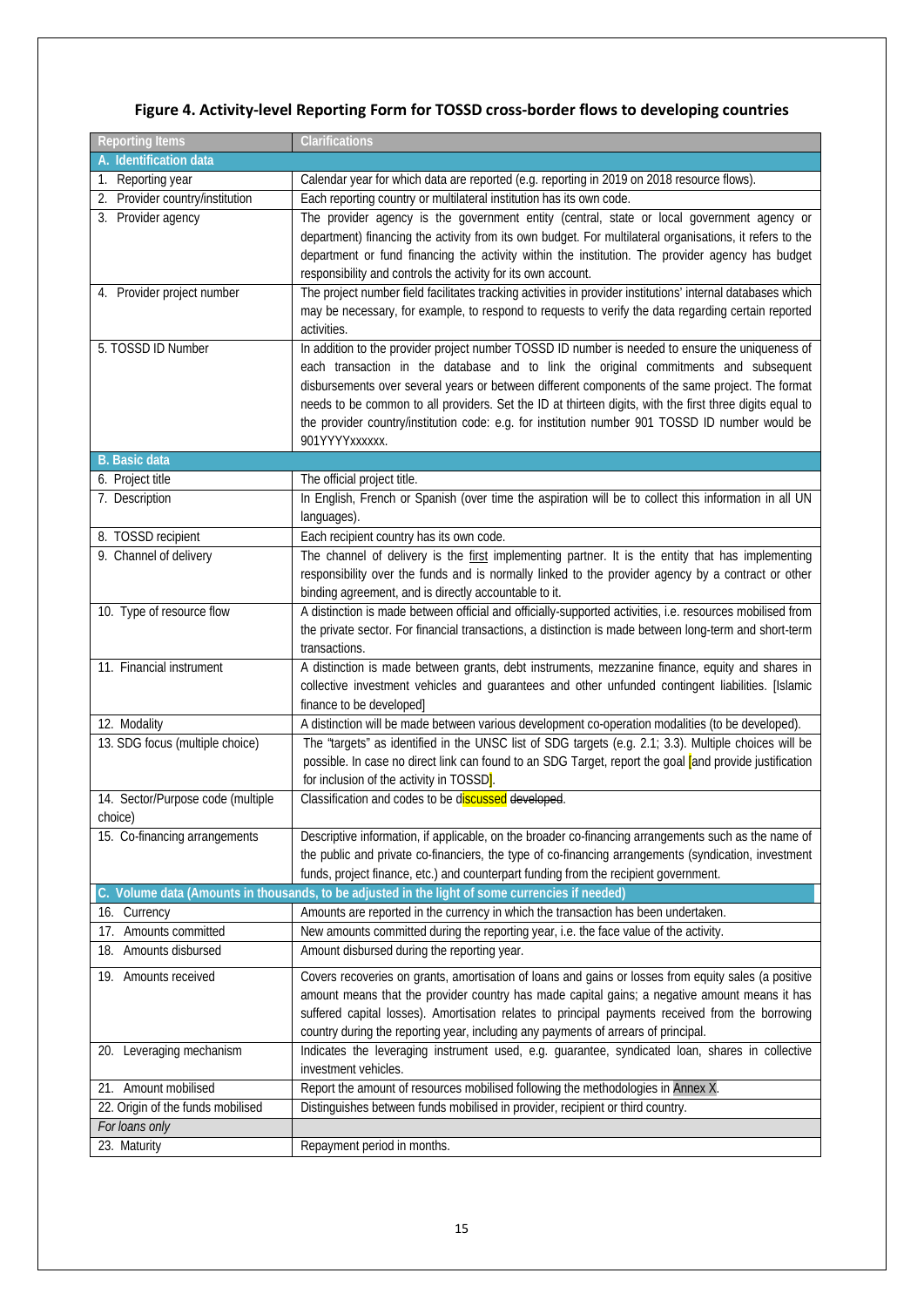## **4.3 REPORTING INSTRUCTIONS ITEM BY ITEM (PLACEHOLDER, ONLY TWO ITEMS ARE COVERED BELOW)**

#### **Item 2. Provider country/institution**

48. In order to track multilateral activities, a list of multilateral institutions from which outflow data may be collected needs to be established. (See Annex C.) The objective of establishing such a list  $\overline{is}$  will be twofold: on one hand it will serves to operationalise the TOSSD framework by establishing a list of multilateral reporters; on the other hand, especially for the global public goods pillar, it will serves to identify TOSSD-eligible multilateral organisations, that might not conduct activities in TOSSD-eligible countries but that contribute to promote enabling conditions for sustainable development and to address global challenges.

48. The criteria for including multilateral institutions in the list are:

- The multilateral character of the institution, as per the definition of multilateral provider in section 1.3; and
- The institution conducting all or part of its activities in favour of sustainable development and developing countries; or
- The institution contributing to promote development enablers and to address global  $chall$ enges<sup>[24](#page-15-0)</sup>.

49. The list aims to be as inclusive as possible, and therefore there will not be a minimum budget threshold as a condition for the inclusion of a multilateral institution in the list. As a starting point, all multilateral institutions included in the list of ODA-eligible multilateral organisations will be added to the TOSSD list, provided that they commit to report their sustainable development related outflows to the TOSSD system. The list will be then completed with other relevant organisations at the regional or global level.

#### **Opt-in procedure**

50. Multilateral organisations willing to be added to the TOSSD multilateral organisations list can request their inclusion to the institution governing the TOSSD measurement framework. Once the institution governing TOSSD verifies compliance with the established criteria for inclusion, they will be added to the list, provided that they commit to reporting their sustainable development related outflows to the TOSSD reporting body on an annual basis.

#### **Item 7. Channel of delivery**

49. Where several levels of implementation are involved (e.g. when the provider agency hires a national implementer which in turn may hire a local implementer), report the first level of implementation as the channel of delivery. Where activities have several implementers, the principal implementer should be reported (e.g. the entity receiving the most funding). In the case of loans, report the borrower (i.e. the first entity outside the provider country that receives the funds.

50. The channel of delivery classification includes six main categories as follows:

<span id="page-15-0"></span><sup>&</sup>lt;sup>24</sup> Specific criteria for the organisations contributing to global public goods have not yet been established and will be developed together with the global public goods pillar in 2018-2019.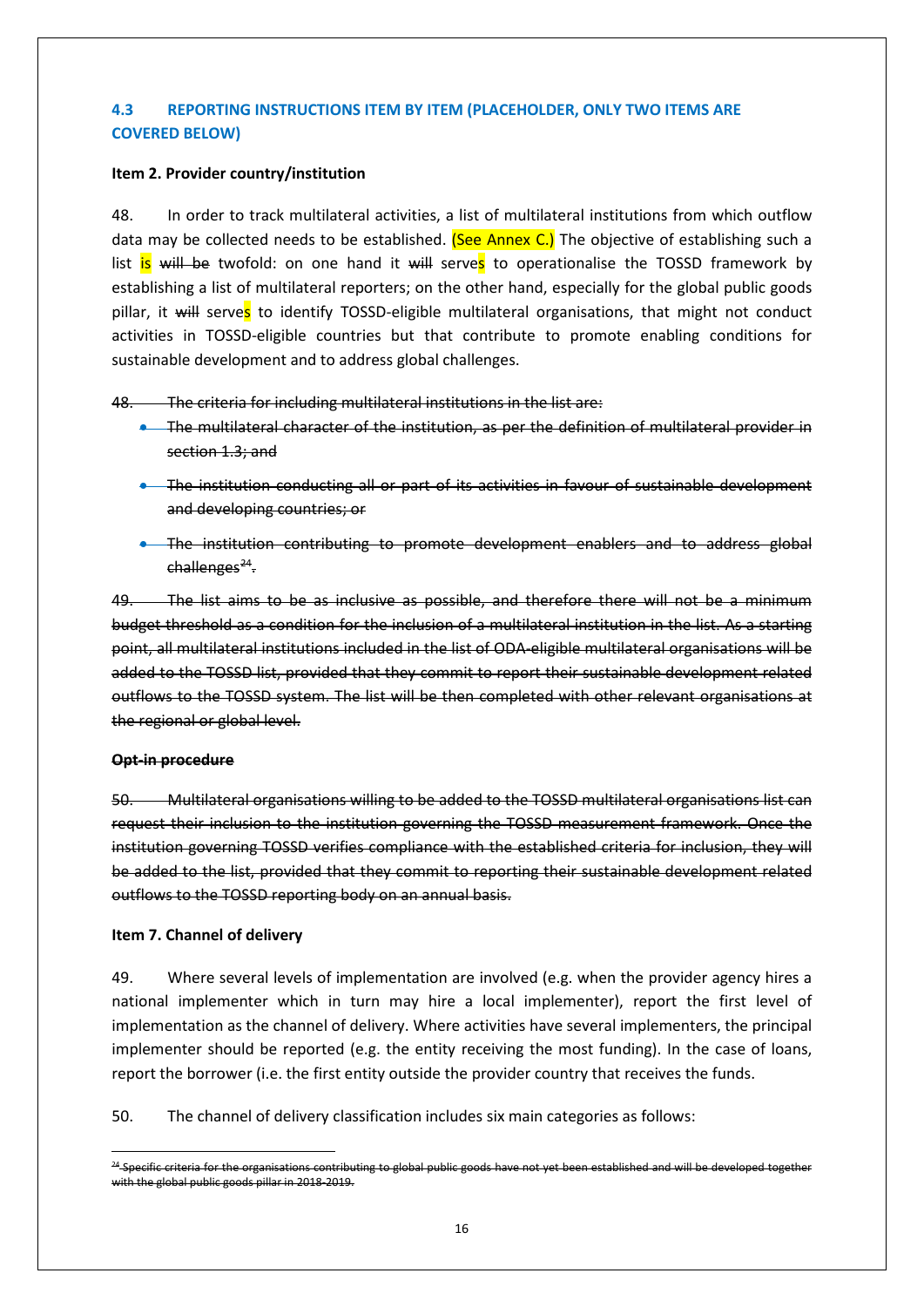- **Public sector institutions** include central, state or local government departments (e.g. municipalities) and public corporations in provider or recipient countries.
- **Non-governmental organisations** (NGOs) and civil society.
- **Public-private partnerships (PPPs)** and networks are collaborative arrangements between private actors and bilateral/multilateral agencies or governments to address specified developmental issues.
- **Multilateral organisations** are international institutions with governmental membership.
- **Universities, colleges or other teaching institutions**, including research institutes or thinkthanks.
- **Private sector institutions** include all "for-profit" institutions, consultants and consultancy firms that do not meet the definition of a public sector institution. Sub-categories further distinguish between private sector in provider country, private sector in recipient country and private sector in third country (developing country, high income/OECD country).

#### **Item 11. Financial instrument**

51. The main categories of financial instruments are defined as follows.

#### **Grants**

52. Grants are transfers in cash or in kind for which no legal debt is incurred by the recipient.

#### **Debt instruments**

53. Debt instruments require the payment of principal and/or interest at some point(s) in the future. Debt instruments can take the form of loans, reimbursable grants and debt securities.

#### *Loans*

54. Loans are transfers in cash or in kind for which the recipient incurs legal debt (and the resulting claim is not intended to be traded). This includes loans repayable in the borrower's currency whether the lender intends to repatriate the repayments or to use them in the borrowing country.

#### *Reimbursable grants*

55. Reimbursable grants consist of contributions provided to a recipient institution for investment purposes, with the expectation of long-term reflows at conditions specified in the financing agreement. The provider assumes the risk of total or partial failure of the investment; it can also decide if and when to reclaim its investment.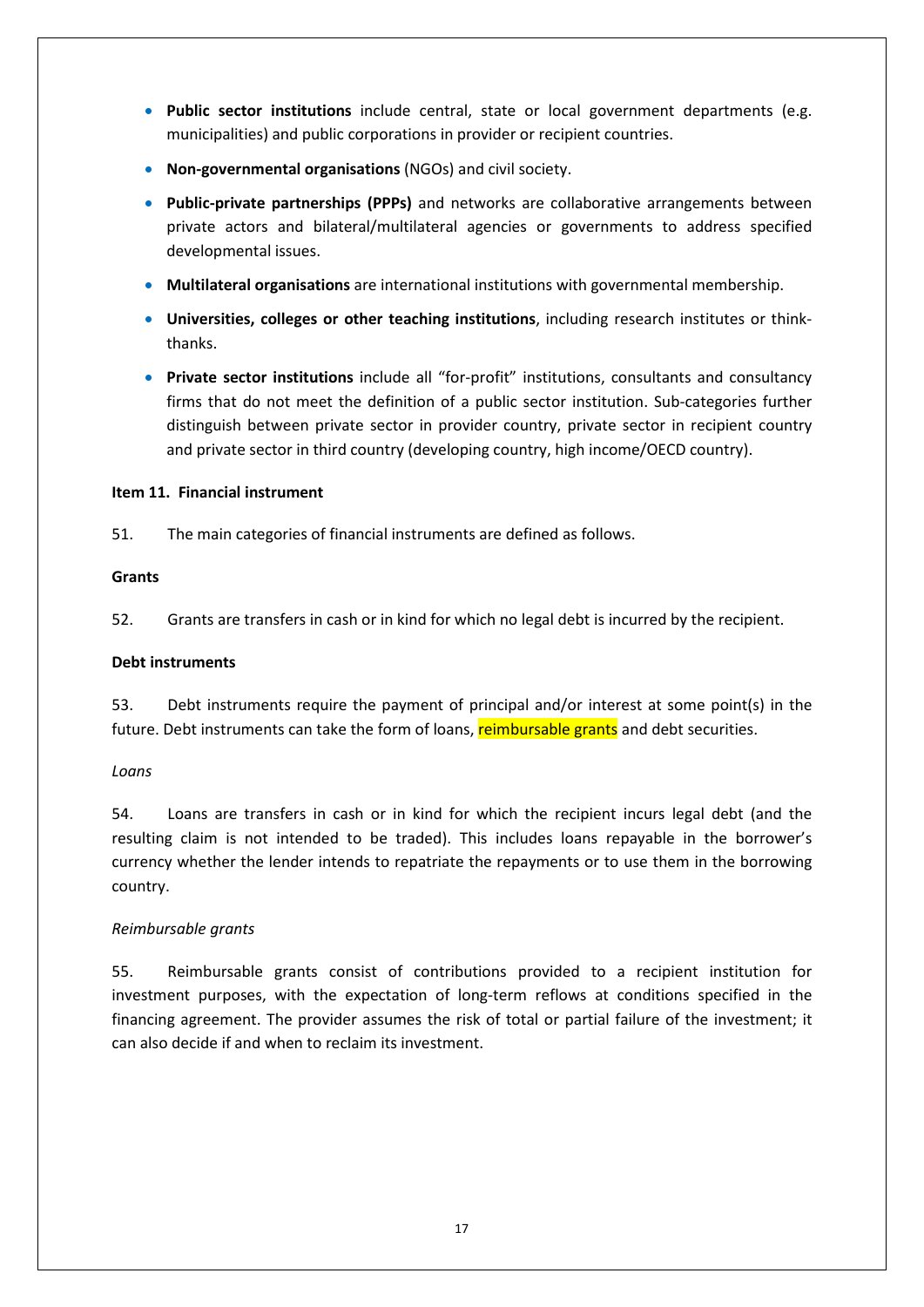#### *Debt securities*

56. Bonds are fixed-interest debt instruments, issued by governments, public utilities, banks or companies, tradable in financial markets. The issuer of a coupon bond pledges to pay the par value of the bond to the bondholder on a fixed date (maturity date) as well as specified interest over the life of the bond. Alternatively, bonds can be issued at a price lower than their par value in lieu of the periodic interest, with the full par value being paid to the bondholder on maturity (discount bonds). Asset-backed securities are securities whose value and income payments are derived from and backed by a specific pool of underlying assets. Asset-backed securities also cover the financial characteristics of Islamic finance, especially in the form of Sukuks.

#### **Mezzanine finance instruments**

57. Mezzanine finance, also called hybrid finance, refers to instruments relating to the layer of financing between an entity's senior debt and equity, with features of both debt and equity. Providers of mezzanine finance have claims that are subordinated to senior lenders and possess priority over equity investors. Consequently, mezzanine investors normally expect returns that are higher than traditional bank lending rates and lower than the returns required by most equity investors.

58. A subordinated (or junior) loan, in the event of default, will only be repaid after all senior obligations have been satisfied. Preferred equity, in the event of default, will be repaid after all senior obligations and subordinated loans have been satisfied; and will be paid before other equity holders.

#### **Equity and shares in collective investment vehicles**

59. Common equity is a share in the ownership of a corporation that gives the owner a claim on the residual value of the corporation after creditors' claims have been met.

60. Shares in collective investment vehicles refer to collective undertakings through which investors pool funds for investment in financial or nonfinancial assets or both. These vehicles issue shares (if a corporate structure is used) or units (if a trust structure is used).

## **Guarantees and other unfunded contingent liabilities**

61. Guarantees refer to risk-sharing agreements under which the guarantor agrees to pay part or the entire amount due on a loan, equity or other instrument to the lender/investor in the event of non-payment by the borrower or loss of value in case of investment. Other unfunded contingent liabilities include insurances and other instruments that do not constitute a flow.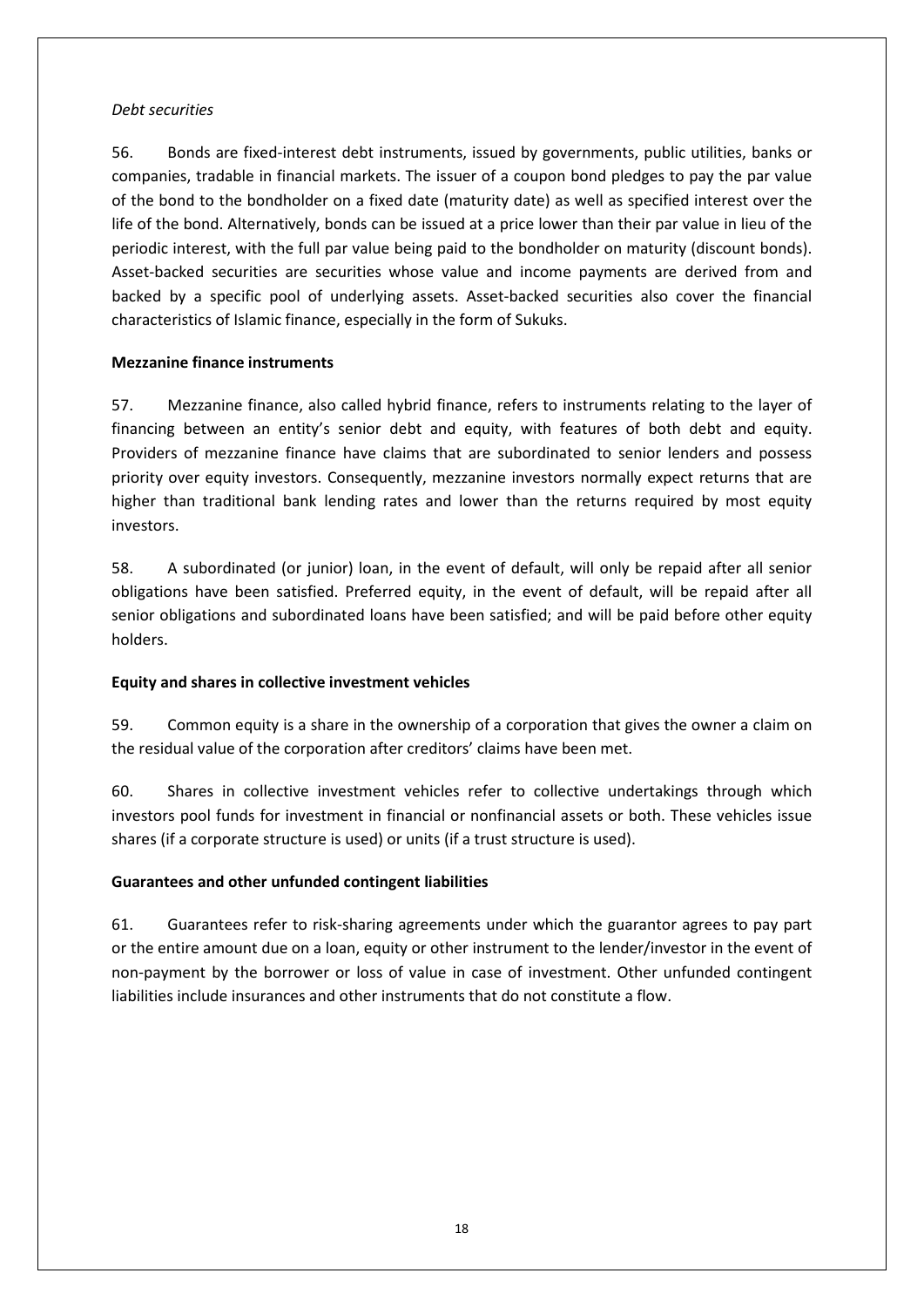## **ANNEXES**

# **ANNEX A. Data collection tools and procedures (Placeholder)**

# **ANNEX B. Description of the TOSSD opt-in procedure and instructions to report on activities carried out in opt-in countries**

A country willing to become TOSSD-eligible should send a formal letter to the Chair of the institution governing the TOSSD measurement framework.[25](#page-18-0) The letter should contain:

- The **motivation for opting in** and therefore becoming a TOSSD-eligible country, justified by the specific economic, social or environmental context of the country.
- The **requested date of inclusion on the List**, if different from the date of the request.
- The **requested duration of the eligibility**, indicating the anticipated period for which the country wishes to be TOSSD-eligible but which should not exceed three years. Should the country wish to extend the period of TOSSD eligibility at a later stage, it should send a new request indicating a new period of TOSSD eligibility.

Reporting on TOSSD provided to opt-in countries follows the same rules and methods as for other countries. By default, transactions are reportable as TOSSD from the date of the official request by the country opting-in, unless the country indicates a specific start date from which activities can be reported as TOSSD. In case the opt-in procedure is triggered because of an event that can be anticipated (e.g. a hurricane), prevention activities which occur before the official request by the country or the date of the event can be reported under TOSSD, provided that they directly contribute to mitigating the negative impact of the said event.

The list of TOSSD-eligible countries will be reviewed every three years to take into account any changes to the DAC List of ODA Recipients. Any country that has opted in should at the time of the review confirm its wish to remain on the TOSSD list.

<span id="page-18-0"></span> $25$  At the time of writing, the TOSSD governance arrangements are not yet defined. An interim procedure should be put in place until a formal body is designated to oversee the TOSSD Statistical framework.